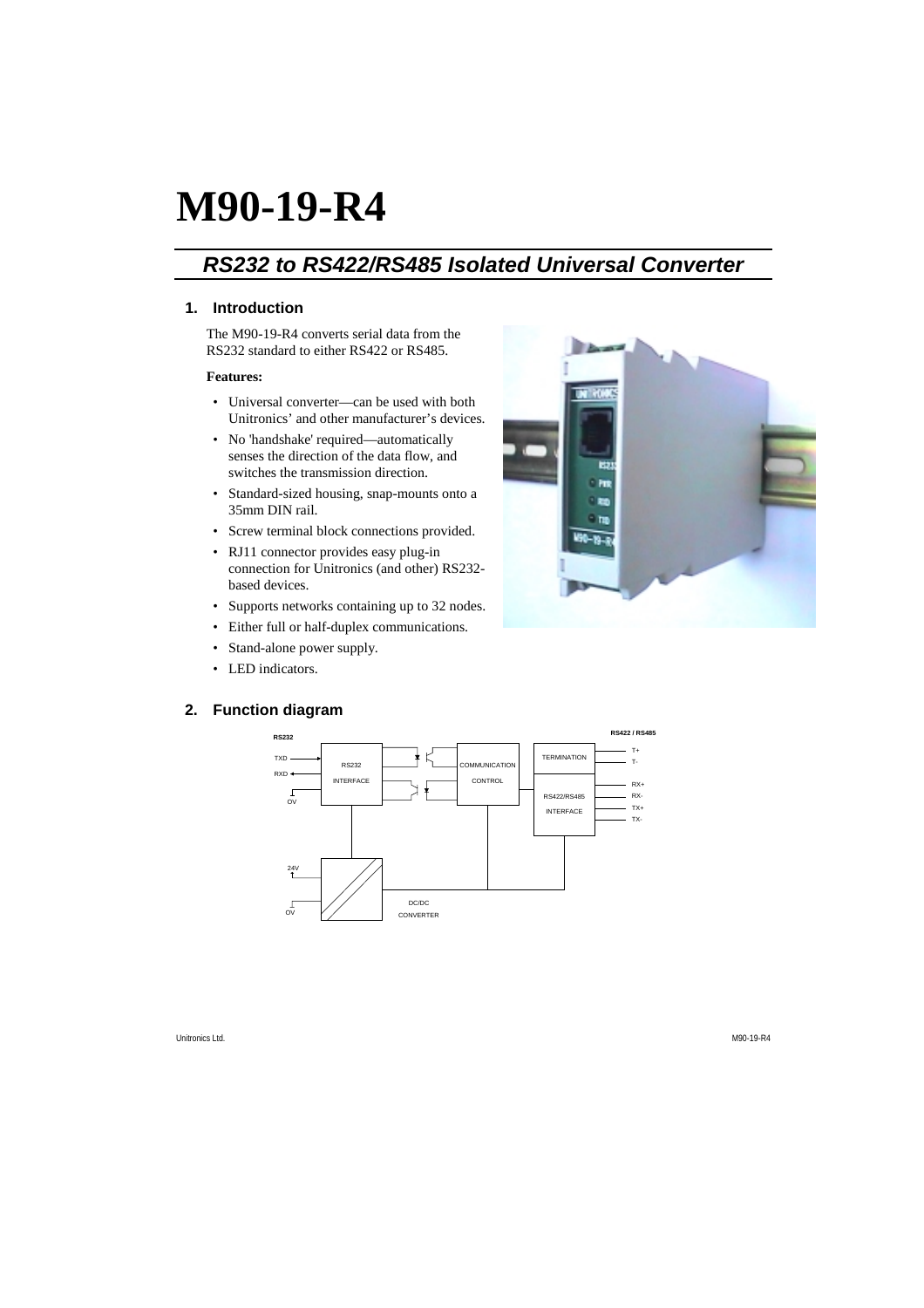# **3. Wiring Connections**

Before making your connections, please read the wiring considerations on the next page.

| <b>Top Connectors</b>                |                                                                     |                                |                                                          |
|--------------------------------------|---------------------------------------------------------------------|--------------------------------|----------------------------------------------------------|
| <b>Power supply terminals</b>        |                                                                     |                                | П<br>□□                                                  |
| Rear connector<br>24V<br>0V<br>Earth | Supply voltage<br>Reference supply voltage<br>Earth                 | EARTH -<br>0V                  | —<br>$\overline{\phantom{a}}$<br>Ē<br><u>на </u><br>r an |
| RS232 terminals                      |                                                                     | <b>24V</b>                     | п                                                        |
| Front connector                      |                                                                     |                                | Rear<br>mmr<br>connector                                 |
| TXD<br><b>RXD</b><br>0V              | RS232 transmit signal<br>RS232 receive signal<br>RS232 0V reference |                                | Front<br>connector<br><u> कातातात्क</u>                  |
|                                      |                                                                     | <b>RXD</b><br><b>TXD</b><br>0V |                                                          |
| <b>Bottom Connectors</b>             |                                                                     |                                |                                                          |
| RS422/RS485 terminals                |                                                                     |                                |                                                          |
| Rear connector<br>TX-                | RS422/RS485 negative transmit<br>signal                             |                                |                                                          |
| RX-                                  | RS422/RS485 negative receive<br>signal                              | TX-                            |                                                          |
| T-                                   | Negative termination                                                | RX-<br>T-                      | П                                                        |
| Front connector<br>$TX+$             | RS422/RS485 positive transmit<br>signal                             |                                | Rear<br>connector                                        |
| $RX+$                                | RS422/RS485 positive receive<br>signal                              |                                | Front<br>connector<br>m m                                |
| $T+$                                 | Positive termination                                                | $T_{+}$<br>$RX+$<br>TX+        | о                                                        |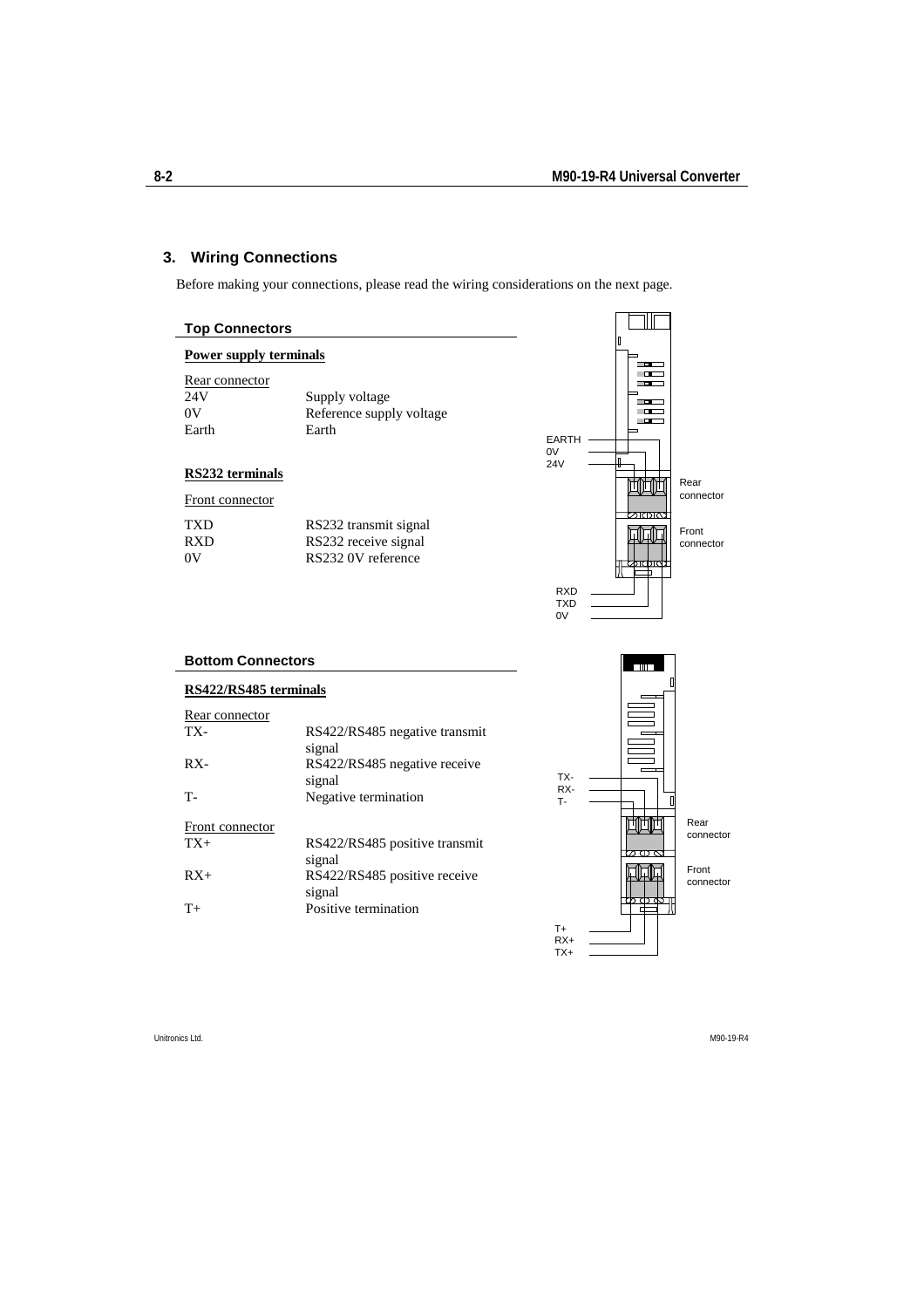| <b>RJ11 Pin-out</b>                                          |                                                                                                               |                                                                                                                                                                       |
|--------------------------------------------------------------|---------------------------------------------------------------------------------------------------------------|-----------------------------------------------------------------------------------------------------------------------------------------------------------------------|
| RS232 terminal<br><b>Pin Number</b><br>2<br>3<br>4<br>5<br>6 | <b>Function</b><br>Not connected<br>0V reference<br>TxD signal<br>RxD signal<br>0V reference<br>Not connected | <b>UNITRONICS</b><br>Pin #1<br><b>RS232</b><br>Power<br>$\bigcap$ PWR<br>RS232 Device recieve<br>$\bigcap$ txd<br>RS232 Device transmit<br>$\bigcap$ RXD<br>M90-19-R4 |
| <b>RS232 wiring considerations</b>                           |                                                                                                               |                                                                                                                                                                       |

- Since the RJ11 connector and the screw block terminal both use the same signal source, only one can be used for establishing RS232 communications. Connect the screw block terminal as follows: M90-19-R4 Device RxD <--------- TxD TxD ---------> RxD 0V ---------- 0V
- Adapters and cables configured for the RJ11 connector are available by separate order as listed in RS232 Accessories, on page 8.

#### **RS485/422 wiring considerations**

- Use shielded, twisted pair cables.
- Configure the network as a multidrop bus network.
- Minimize the stub (drop) length leading from each device to the bus. Ideally, the main cable should be run in and out of the networked device.
- Do not cross positive (A) and negative (B) signals. Positive terminals must be wired to positive, and negative terminals to negative.
- You must create network termination points by using the two end point devices integrated into your network. Connect the T- terminal to Rx-, and T+ to RX+ in each end point device as shown in Figure 1 and Figure 2.
- To support RS485, connect the Tx+ terminal to the Rx+, and the Rx- terminal to the Tx-., as shown in Figure 1 on page 4.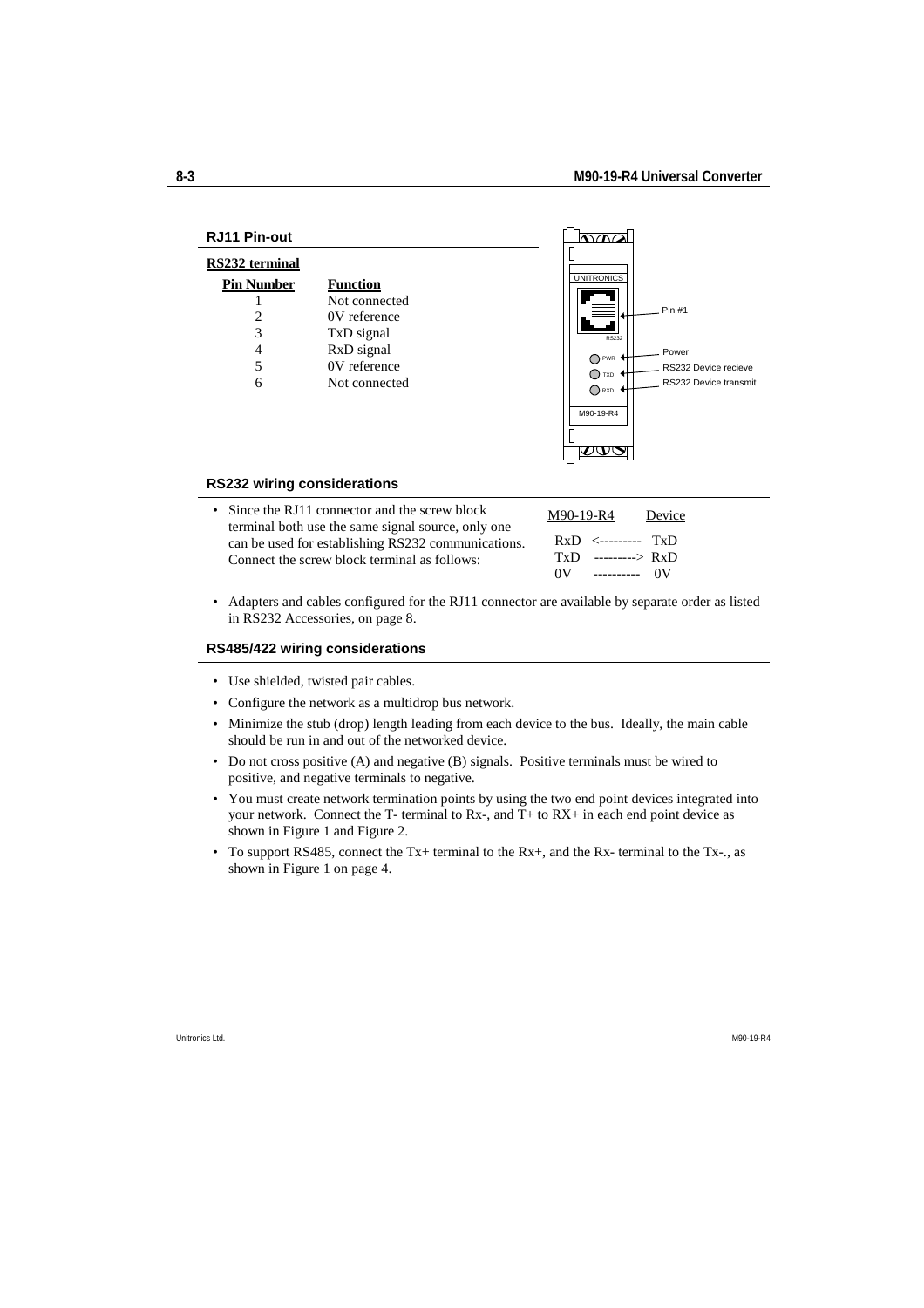

#### **Figure 1 RS485 Terminal Wiring**

Last Device Master Device Termination **Termination** No termination **No termination No termination Termination** M90-19-R4 | M90-19-R4 | M90-19-R4 | M90-19-R4 | M90-19-R4 | M90-19-R4 | M90-19-R4  $\Box$ O  $\Box$ TX+ RX+ T+ TX+ RX+ T+ ℼ <u>Ty ج</u> ШL TX- RX- T-TX- RX- T-TX- RX- T-Connection between  $\overrightarrow{A}$ shields

#### **Figure 2 R422 Terminal Wiring**

### **4. DIP Switch Settings**

The DIP switches are located on the top of the device. They control data format, transmission speed, and whether communications are half or full duplex.

Data can be transmitted in either 10 or 11 bit format. Each format includes a start and stop bit.

The DIP switches are pictured below. Note that a lowered switch is 'on', a raised switch is 'off'.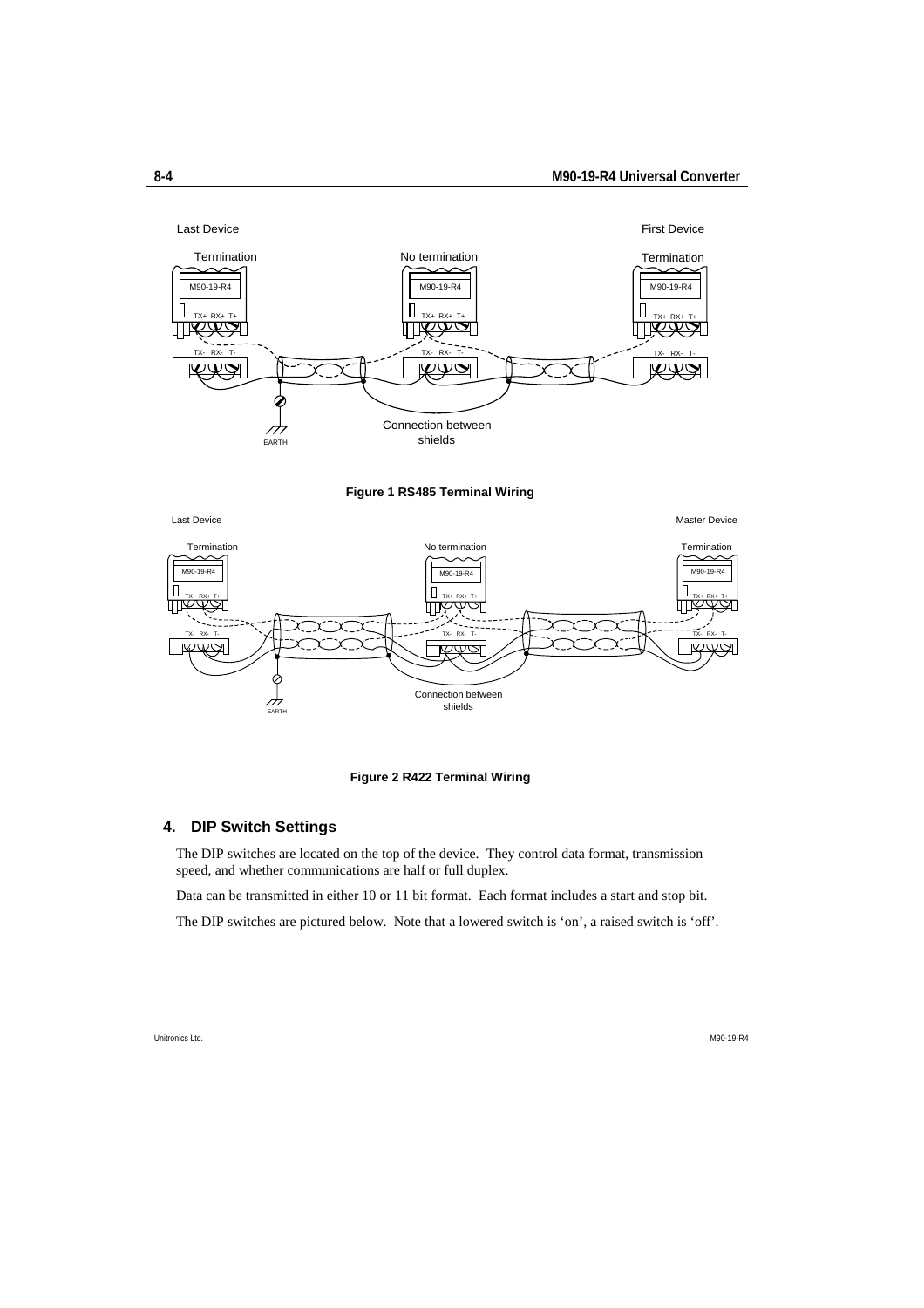$\bar{1}$ 



The table below shows the DIP switch setting options; note that '-' is off.

|                    |       | S1        |           |           |           | S <sub>2</sub> |           |           |           |
|--------------------|-------|-----------|-----------|-----------|-----------|----------------|-----------|-----------|-----------|
|                    |       |           | 2         | 3         | 4         |                | 2         | 3         |           |
| 10                 | 9600  |           |           |           |           |                |           | <b>ON</b> |           |
| bit                | 19200 |           |           |           |           |                | <b>ON</b> |           |           |
|                    | 38400 |           |           |           |           | <b>ON</b>      |           |           |           |
| 11                 | 9600  | <b>ON</b> |           | <b>ON</b> | <b>ON</b> |                |           | <b>ON</b> |           |
| bit                | 19200 |           | <b>ON</b> | <b>ON</b> |           |                | <b>ON</b> |           |           |
|                    | 38400 | <b>ON</b> | <b>ON</b> |           |           | ON             |           |           |           |
| <b>Half Duplex</b> |       |           |           |           |           |                |           |           | <b>ON</b> |
| <b>Full Duplex</b> |       |           |           |           |           |                |           |           |           |

Note that RS485 requires a half duplex setting; RS422 can function using either half or full duplex setting.

The factory default settings, shown below, enable 10 bit communications. 10 bits might, for example, comprise one start bit, seven data bits, a parity bit, and a stop bit; half duplex, at 9600 bps. These settings suit the M90 PLC.

| C <sub>1</sub><br>ັ |  |  | S2 |  |                       |          |
|---------------------|--|--|----|--|-----------------------|----------|
|                     |  |  |    |  |                       | $\Omega$ |
|                     |  |  |    |  | ΩN<br>$\sim$ 1 $\sim$ | ON       |

#### **5. Examples**

 $\sim$ 

The M90 PLC is used in both of the examples given below; the DIP switch settings used are therefore the factory default settings

#### **Example 1**

The M90-19-R4 converter serves as the RS232-to-RS485 communications interface between a Unitronics M90 controller and a P608 model PLC.

The cable used to connect the M90 to the M90-19-R4 converter is a convenient, plug-in RJ11 connector cable, which is available by separate order.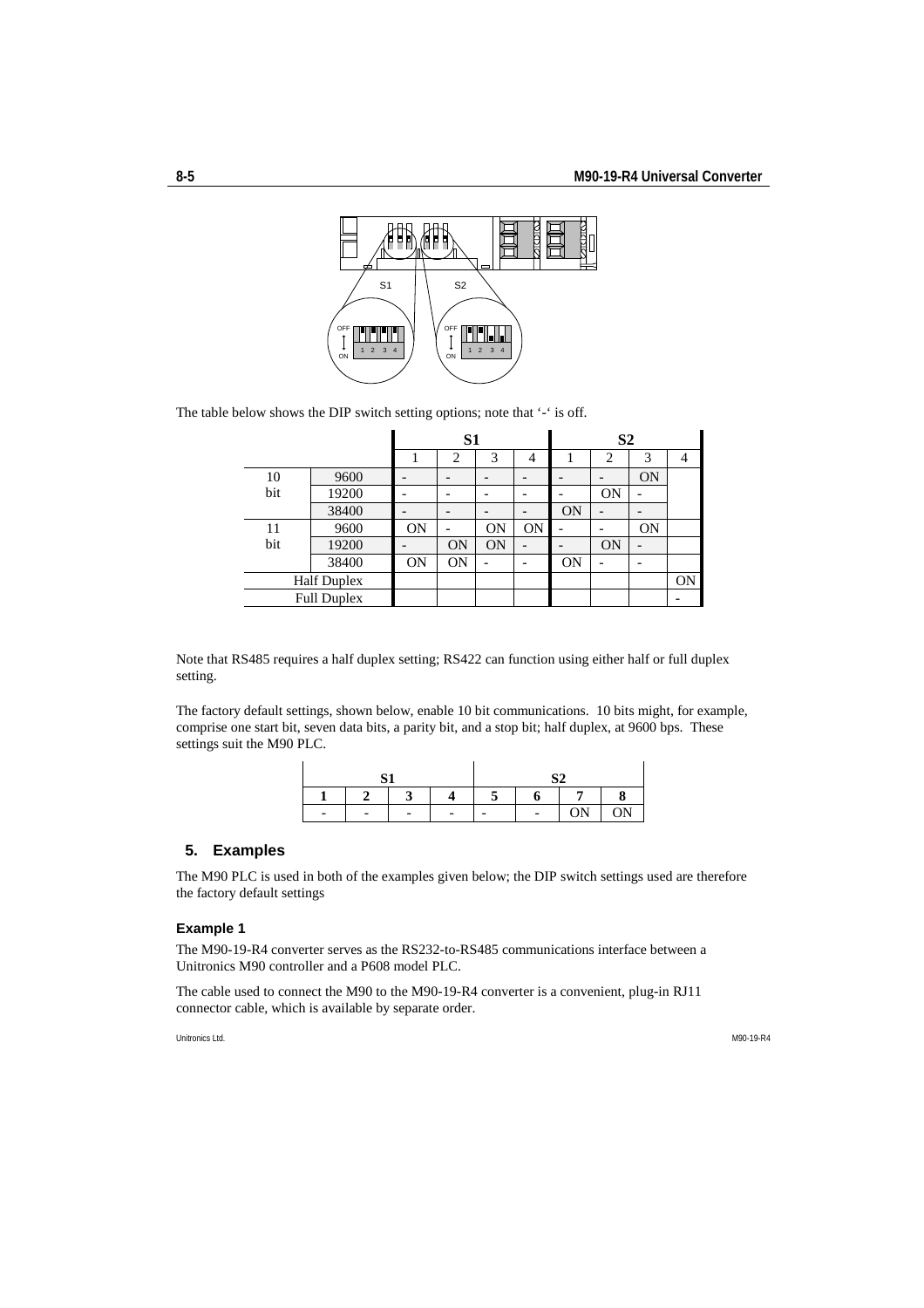The P608 is connected to the M90-19 R4 via a RS485 communication cable. One end of the cable is connected to the M90-19-R4 screw terminal block. The other end is connected, via a 9-pin D-type connector, to the RS485 communication channel of the P608.



Termination points:

- P608: the termination switch is switched ON.
- M90-19-R4: the T+ and T- terminals are interconnected as shown above, creating termination points.

#### **Example 2**

RS485 supports a network comprising 2 M90 controllers and a PC; the M90-19-R4 provides the communications interface.

In order to prevent interference in this type of configuration, we strongly recommend that the 24V power supply of the computer-connected M90-19-R4 be separate from the power supply of the other two converters.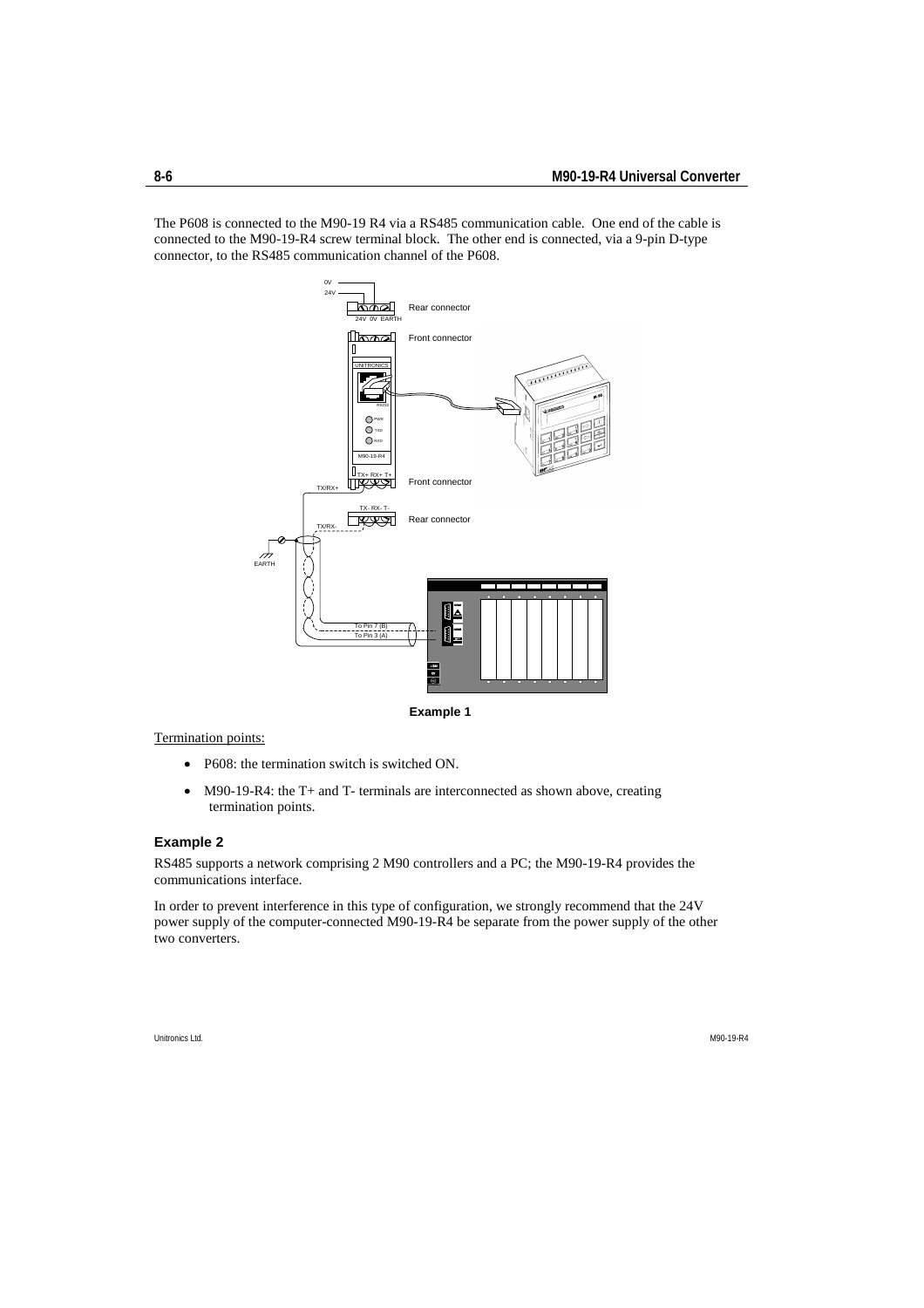

#### **Example 2**

#### Termination points:

• The T+ and T- termination points of the two end point devices are interconnected; those of the middle device are not.

Unitronics' RJ11 connector cables and 9-pin serial port adapter provide a convenient way to connect a PC or any other device to your network via the RS232 serial port. These items are listed under Accessories on page 8, and are available by separate order.

RS232 connections can also be made using the M90-19-R4's screw block terminal connectors.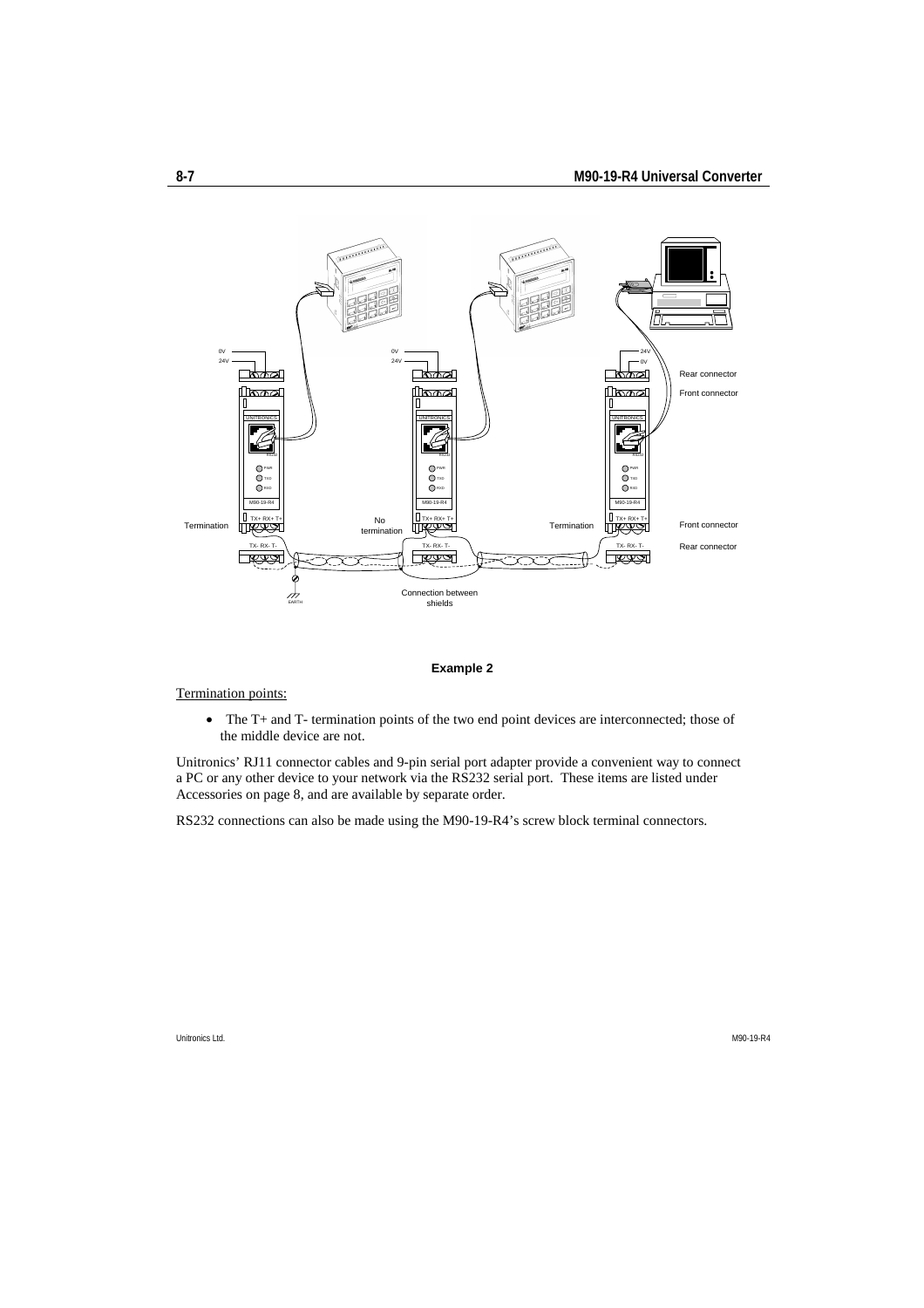# **6. Specifications**

#### **Power Supply**

Input voltage 24VDC Permissible range 20.4 to 28.8 VDC Maximum input current 35mA @ 24VDC

#### **RS232**

Input voltage  $\pm 20$ VDC maximum Cable length 15m maximum (50 feet) Interface connectors Either RJ11, or screw-type 2.5mm<sup>2</sup> terminal

#### **RS422/RS485**

Input voltage  $-7$  to  $+12V$  differential maximum Cable type Shielded twisted pair, in compliance with EIA RS485 Cable length 1200m maximum (4000 feet) Interface connector Screw-type 2.5mm<sup>2</sup> terminal

# **General**

Isolation yes Weight  $98g (3.44 oz)$ Communication status indicators Yes (see illustration in Section 3) Baud rates 9600, 19200, 38400 bps<br>Mounting Snap-mounts onto 35mn Flame-resistant

# **Environmental**

Storage temperature  $-20$  to  $70^{\circ}$ C<br>Operating temperature  $0$  to  $50^{\circ}$ C Operating temperature

# **7. RS232 Accessories**

Size (L x W x H) 110.8 x 22.5 x 75 mm (4.38"x 0.89"x 2.96") Snap-mounts onto  $35$ mm DIN rail (EN50022-35)<br>UL94-VO

Storage humidity 10 to 95% relative humidity<br>Operating humidity 30 to 90% relative humidity 30 to 90% relative humidity

| MJ10-22-CS30 | 2m cable with RJ11 terminators        |
|--------------|---------------------------------------|
| MJ10-22-CS31 | 30cm cable with RJ11 terminators      |
| MJ10-22-CS25 | D-type 9-pin RJ11-serial port adapter |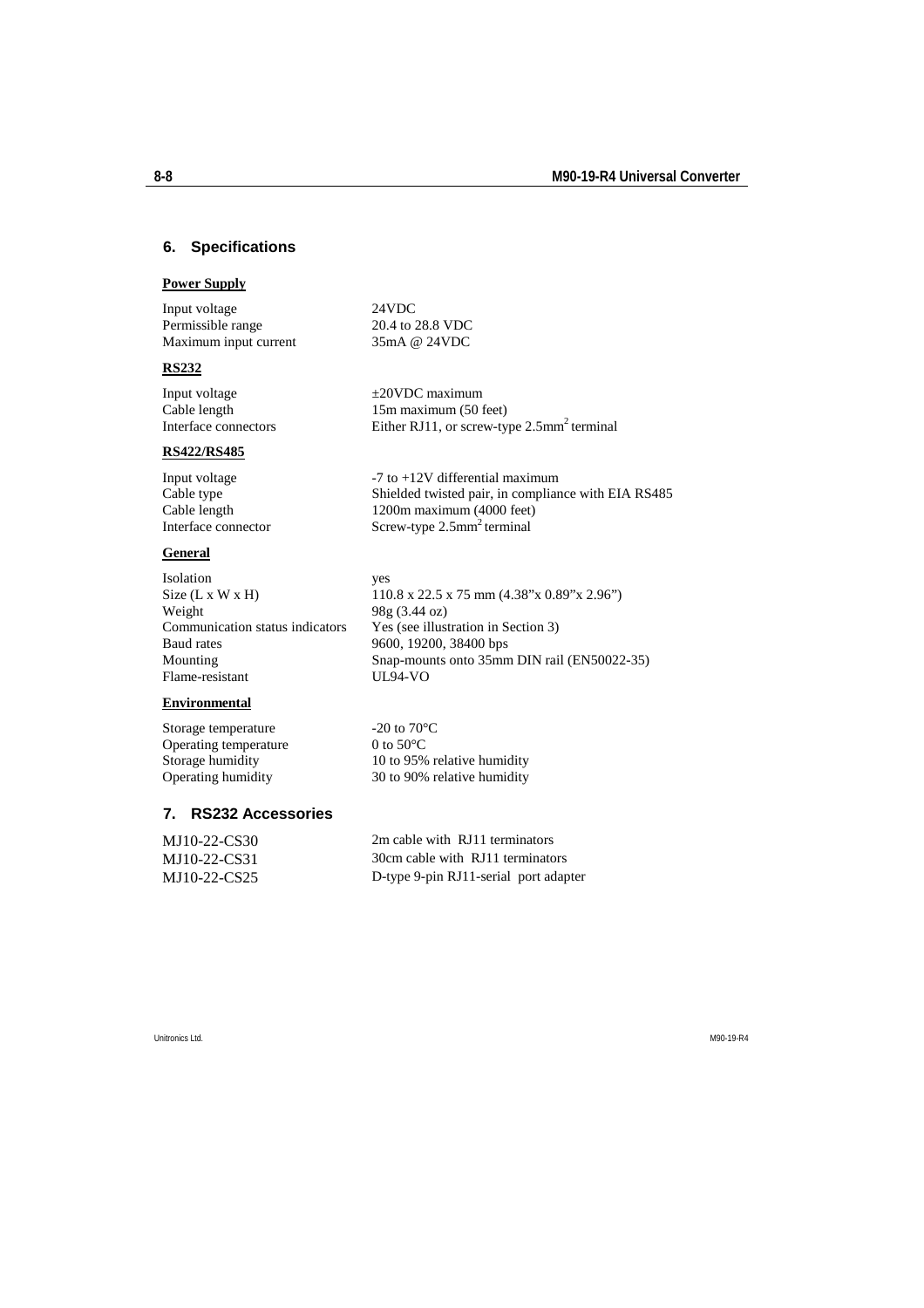

# **8. Mechanical Dimensions**